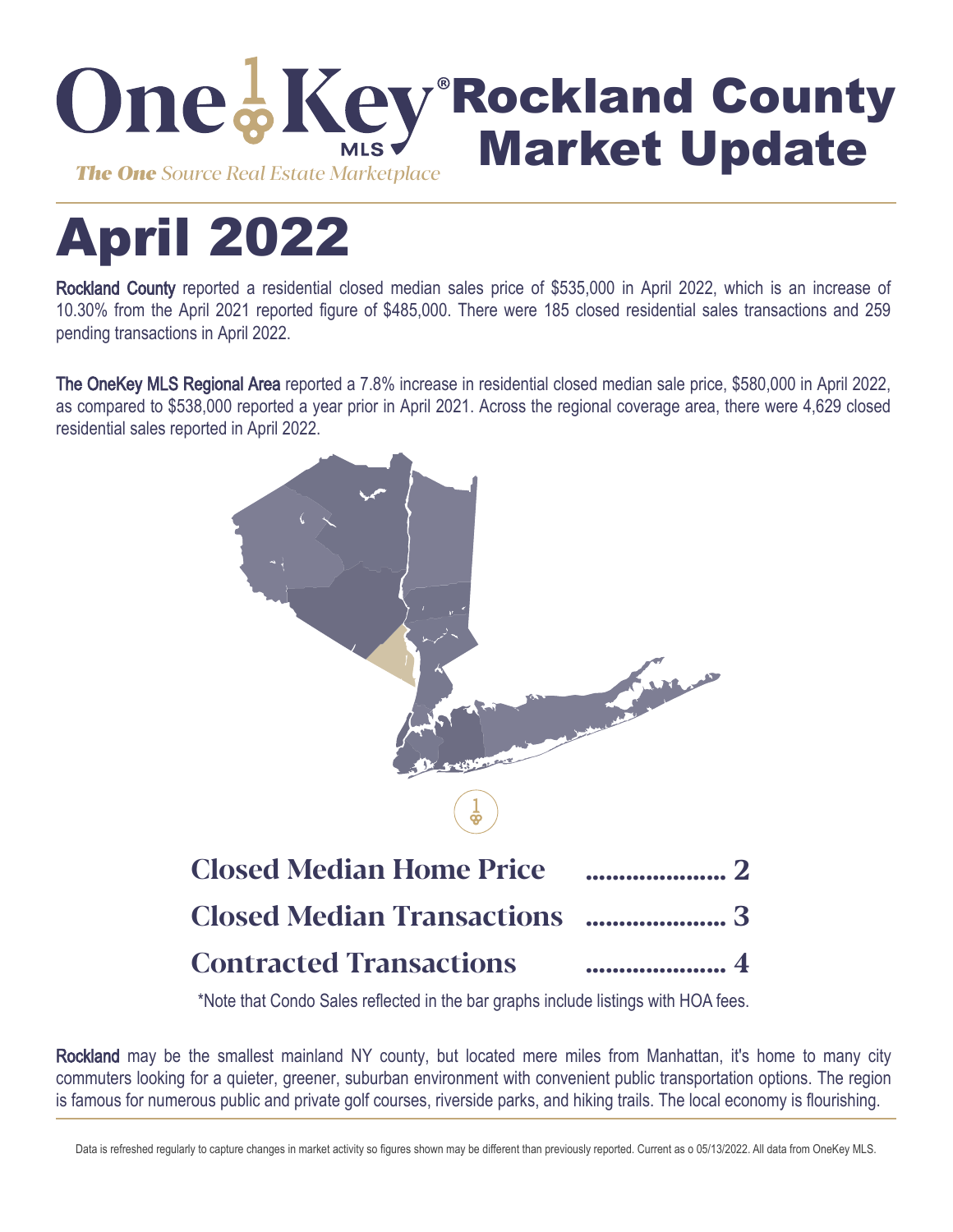

# Real Estate Market Report

### **Pending Sales Counts for:**

#### **Location: Rockland (County)**



#### Residential, Condo, Co-op Properties

| <b>Month</b> | <b>Current</b><br>Year | Prior<br>Year | %<br>Change |
|--------------|------------------------|---------------|-------------|
| Apr-2022     | 259                    | 319           | $-18.8$     |
| Mar-2022     | 236                    | 313           | $-24.6$     |
| Feb-2022     | 197                    | 226           | $-12.8$     |
| Jan-2022     | 189                    | 250           | $-24.4$     |
| Dec-2021     | 248                    | 275           | $-9.8$      |
| Nov-2021     | 286                    | 305           | $-6.2$      |
| Oct-2021     | 269                    | 326           | $-17.5$     |
| Sep-2021     | 252                    | 382           | $-34.0$     |
| Aug-2021     | 337                    | 362           | $-6.9$      |
| Jul-2021     | 355                    | 465           | $-23.7$     |
| Jun-2021     | 362                    | 353           | 2.5         |
| May-2021     | 306                    | 171           | 78.9        |

**Pending Sales Counts for:** Location: Rockland (County) (Last 24 Months - Residential, Condo, Co-op Properties)



Note: Information displayed in the data table is compiled by OneKey® MLS and represents a combined total of Residential, Condo, Co-op Properties sales for the selected time frame. Only available<br>data will be displayed. Pl

05/13/2022 03:05 PM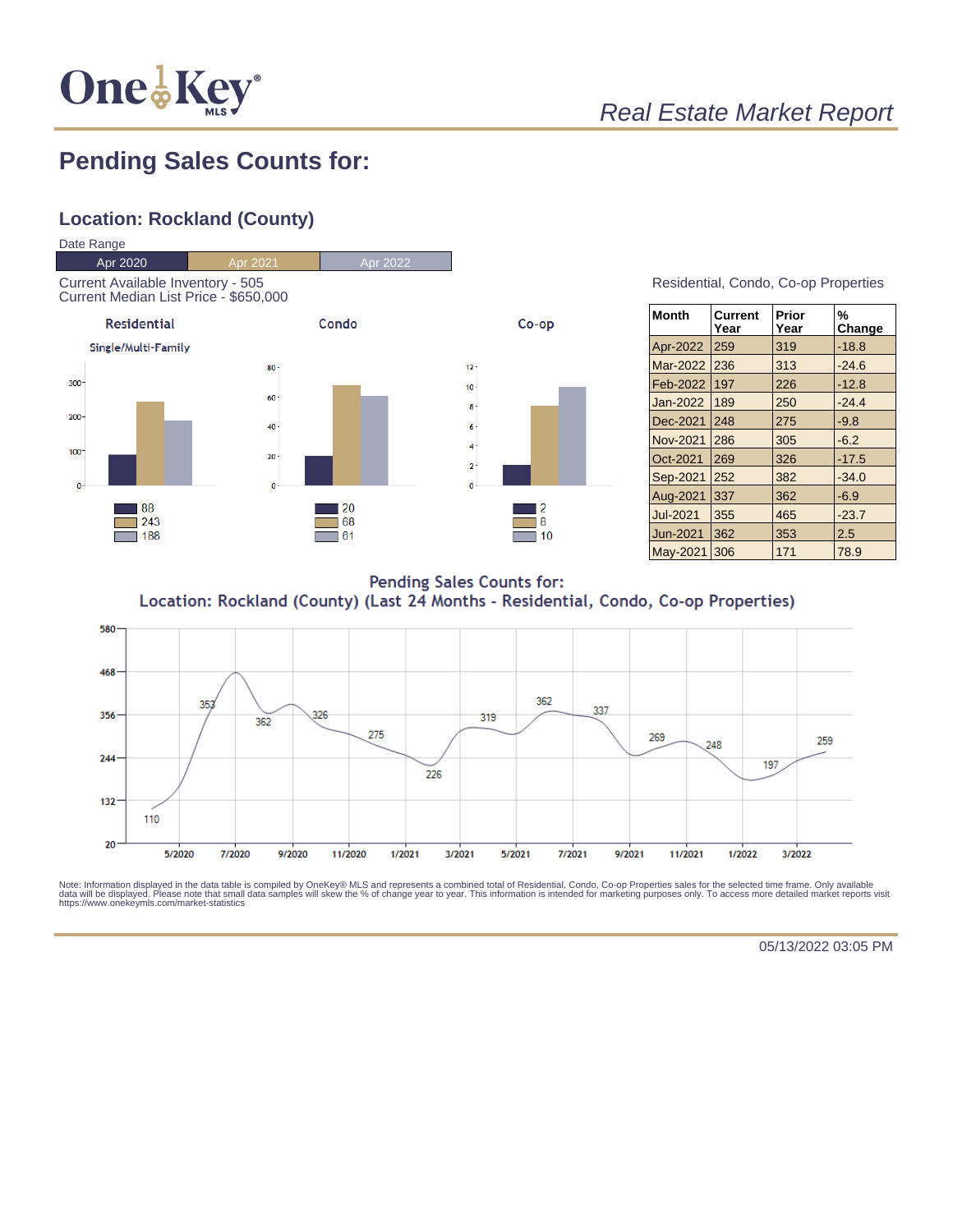

# Real Estate Market Report

### **Sold Property Median Price for:**

#### **Location: Rockland (County)**



| Residential, Condo, Co-op Properties |  |  |
|--------------------------------------|--|--|
|                                      |  |  |

| <b>Month</b>    | Current<br>Year | Prior<br>Year | %<br>Change |
|-----------------|-----------------|---------------|-------------|
| Apr-2022        | \$535,000       | \$485,000     | 10.3        |
| Mar-2022        | \$531,000       | \$498,500     | 6.5         |
| Feb-2022        | \$535,000       | \$490,000     | 9.2         |
| Jan-2022        | \$531,750       | \$470,000     | 13.1        |
| Dec-2021        | \$520,000       | \$493,000     | 5.5         |
| <b>Nov-2021</b> | \$560,000       | \$486,250     | 15.2        |
| Oct-2021        | \$560,000       | \$465,000     | 20.4        |
| Sep-2021        | \$525,000       | \$485.000     | 8.2         |
| Aug-2021        | \$535,000       | \$465,000     | 15.1        |
| Jul-2021        | \$525,000       | \$450,000     | 16.7        |
| Jun-2021        | \$536,500       | \$450,000     | 19.2        |
| May-2021        | \$507,000       | \$435,000     | 16.6        |

**Sold Property Median Price for:** Location: Rockland (County) (Last 24 Months - Residential, Condo, Co-op Properties)



Note: Information displayed in the data table is compiled by OneKey® MLS and represents a combined total of Residential, Condo, Co-op Properties sales for the selected time frame. Only available<br>data will be displayed. Pl

05/13/2022 03:06 PM